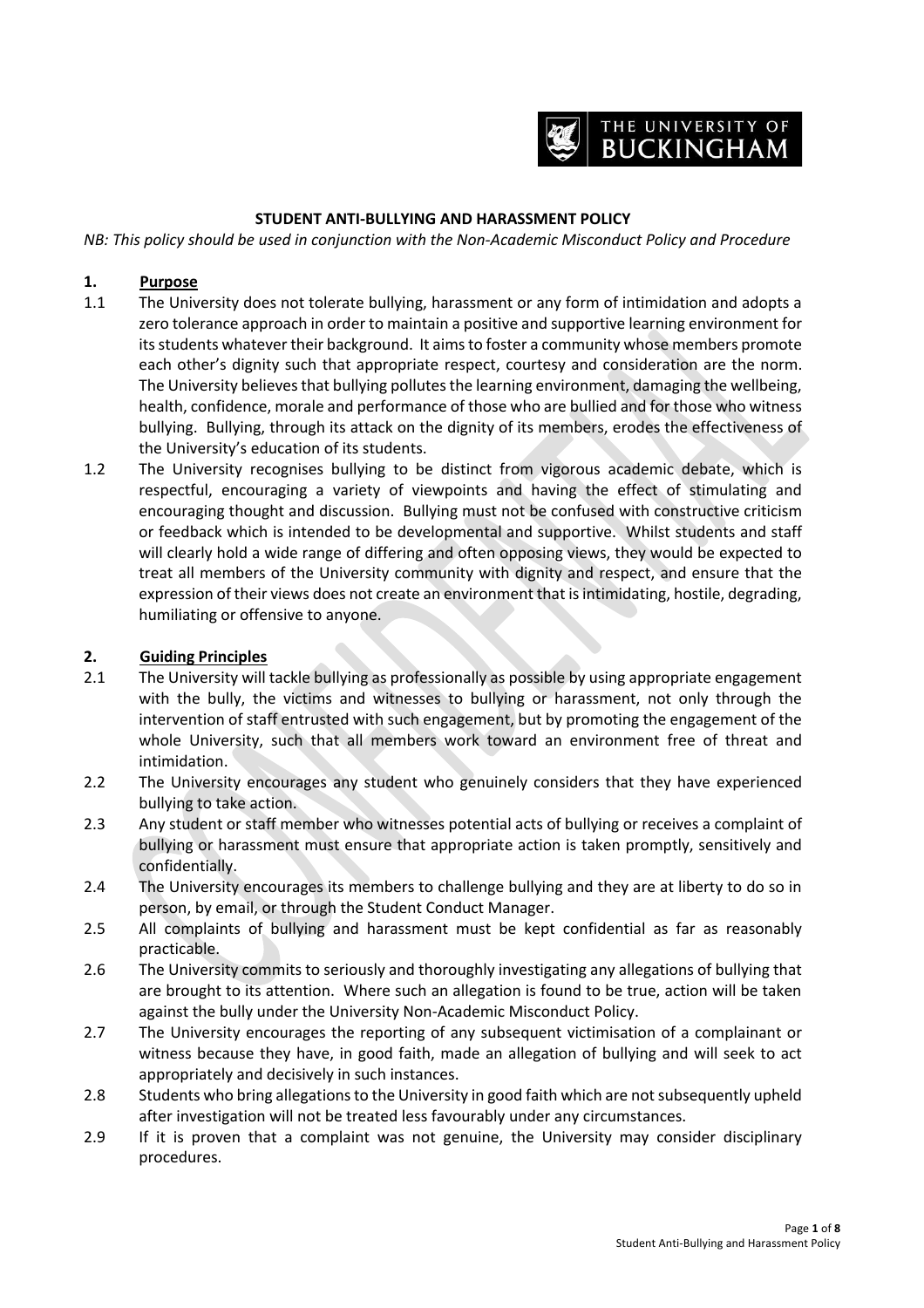## **3. Scope of this Policy**

- 3.1 This Policy describes what is meant by bullying and states the University's position on bullying and harassment, as well as providing guidance:
- 3.1.1 To students who are being bullied
- 3.1.2 To students who are bullying, or alleged to have been bullying
- 3.1.3 To students and staff who are witnesses to bullying
- 3.1.4 To staff who are entrusted with the investigation and management of reported bullying
- 3.2 This policy does not address the formal procedure for investigating cases of bullying and harassment where informal resolution has failed. The formal investigation will be conducted according to the procedures in the *Non-Academic Misconduct Policy*.
- 3.3 This policy does not address alleged bullying of a student by a member of staff. If the allegation relates to harassment or bullying by a member of staff, please use the *Student Complaints Policy and Procedure.* The Student Complaints Officer will refer the matter to the HR Department for investigation and action under the appropriate employment policies.

### **4. Definition of Bullying and Harassment**

#### **Harassment**

- 4.1 A person or group subjects another to harassment where s/he/they engage(s) in unwanted and unwarranted conduct which has the purpose or effect of violating another's dignity, or creating an intimidating, hostile, degrading, humiliating or offensive environment for that other.
- 4.2 Harassment is defined as the act of systematic and/or continued unwanted and annoying actions of one party or group, including threats and demands. An isolated incident or threat could amount to harassment if it causes distress.
- 4.3 Harassment on the grounds of sex (including gender re-assignment), race, religion or belief, disability, sexual orientation or age may amount to unlawful discrimination. Harassment may also breach other legislation and may in some circumstances be a criminal offence, e.g. under section 4 of the provisions of the Protection from Harassment Act 1997. The Equality Act 2010 prohibits harassment related to the following protected characteristics: age, disability, gender reassignment, marital or civil partner status, pregnancy or maternity, race, colour, nationality, ethnic or national origin, religion or belief, sex or sexual orientation. The Protection from Harassment Act 1997 (Section 1) makes it unlawful to pursue a course of conduct which you know or ought to know would be harassment, which includes causing someone alarm or distress.

### **Bullying**

- 4.4 Bullying is a form of harassment. Behaviour can be defined as bullying if it is unwanted by the recipient, 'it is perceived by the recipient as violating his or her dignity and/or creating an intimidating, hostile, degrading, humiliating or offensive environment.
- 4.5 The intention of the person engaging in the behaviour, whether or not they intended to bully, is not a primary factor in determining if bullying has taken place. Bullying is therefore viewed as behaviour which, intentionally or unintentionally, by direct action or by omission, deprives a fellow human of the dignity to which they have a fundamental right. Bullying may be conducted on account of gender, race, ethnic or national origin, colour, disability, sexuality, religion or belief, age, perceived intelligence, physical attribute, state of health, any 'deviation from the norm', or none of these.
- 4.6 Bullying may occur as an isolated event but is more typically persistent, developing over a period of time.
- 4.7 Bullying may take place physically, verbally, or by explicit facial expression.
- 4.8 A bully may seek to intimidate or isolate their target in a range of ways including directly in person or indirectly by phone, social media, email, letter or text message.
- 4.9 Bullying may involve insult, malicious or vexatious gossip, the spreading of rumours or ostracism.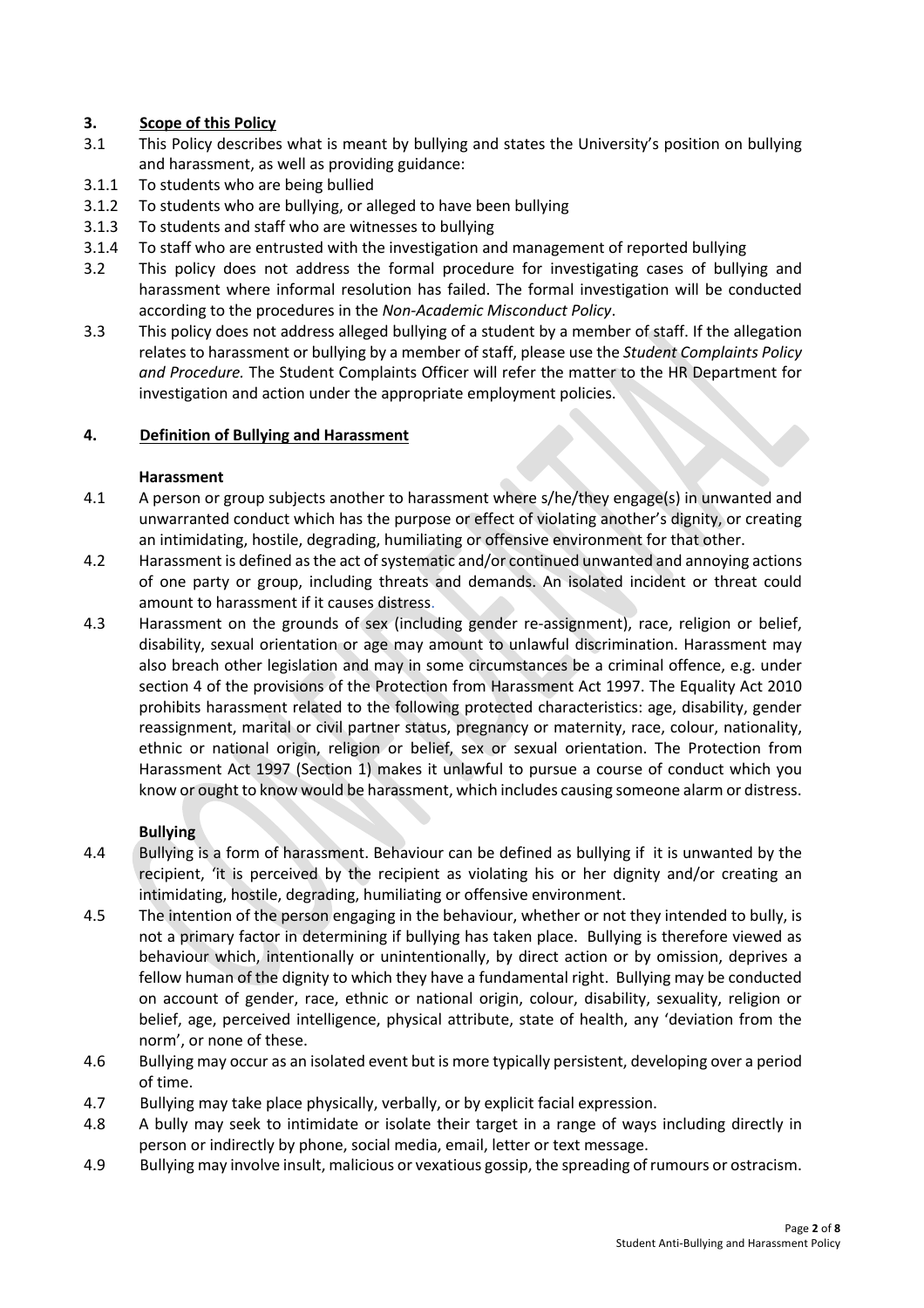4.10 Bullying can be targeted at a particular individual, but a student culture in which a more diffusely targeted disrespect towards a group exists can also constitute bullying by, for example, the telling of racist, homophobic or sexual jokes.

## **Behaviours**

- 4.11 The University must regard any of the following behaviours as bullying and/or harassment and unacceptable especially if persistent. These examples are not exhaustive and the University may bring action in relation to other unacceptable bullying behaviour.
	- i. ridiculing and undermining behaviour, including the ridiculing of a peer's academic contribution in a group work or clinical setting
	- ii. intimidating, coercive or threatening actions and behaviour, including ridiculing or domineering behaviour in group work or clinical setting, which fails to allow for the viewpoints of other group members or students to be heard
	- iii. undermining or destructive criticism, including that which lacks the necessary constructive feedback to help a peer to improve their performance
	- iv. marginalising, ignoring, non-cooperation or deliberate exclusion, including the persistent 'singling out' of peers in the group work or clinical setting
	- v. setting a peer up to fail by changing the rules, expectations or goalposts without explanation, e.g. by deliberately withholding necessary information or by work overload in the group work or clinical setting
	- vi. inappropriate comments about a person's appearance, intrusive questions or comments about a person's private life
- vii. inappropriate or unnecessary physical contact
- viii. unwelcome sexual touching, advances or sexually abusive comments
- ix. physical assault or threats of physical assault are viewed as especially serious by the School
- x. targeted insults, shouting, name-calling, sarcasm, inappropriate jokes, swearing and threats or gestures specifically meant to offend or cause upset
- xi. persistent use of explicit facial gestures indicating aggression or contempt or racist taunts
- xii. Misuse of social media, text messaging, calls and assisted technology (ie. camera and video) to share or distribute offensive images and literature, to cause upset to an individual or group

### **5. Sources of help and advice**

- 5.1 Advice is available to victims of bullying, witnesses of bullying, students accused of bullying and staff involved in the reporting of bullying from the following sources:
- 5.1.1 Student Support / Students First
- 5.1.2 Student Conduct Manager
- 5.1.3 Personal Tutor
- 5.1.4 Academic Tutor

### **6. Guidelines for students who perceive themselves to be bullied or harassed**

Many students may find it difficult to think clearly about a situation which is causing them distress, particularly if their self-respect has been damaged, or if they are facing a new or challenging environment. As a student, one of the first steps you might want to take is to try to review and reflect on the events that made you feel bullied, their effect on your self-esteem and how this is affecting your ability to study.

### **6.1 First steps: Talking directly to those involved**

It is recommended that when possible and appropriate and if you feel it is safe to do so, you should attempt to resolve the situation informally in the first instance. Resolution will require that the bully be challenged and this can be a difficult step to take if you choose to do it yourself,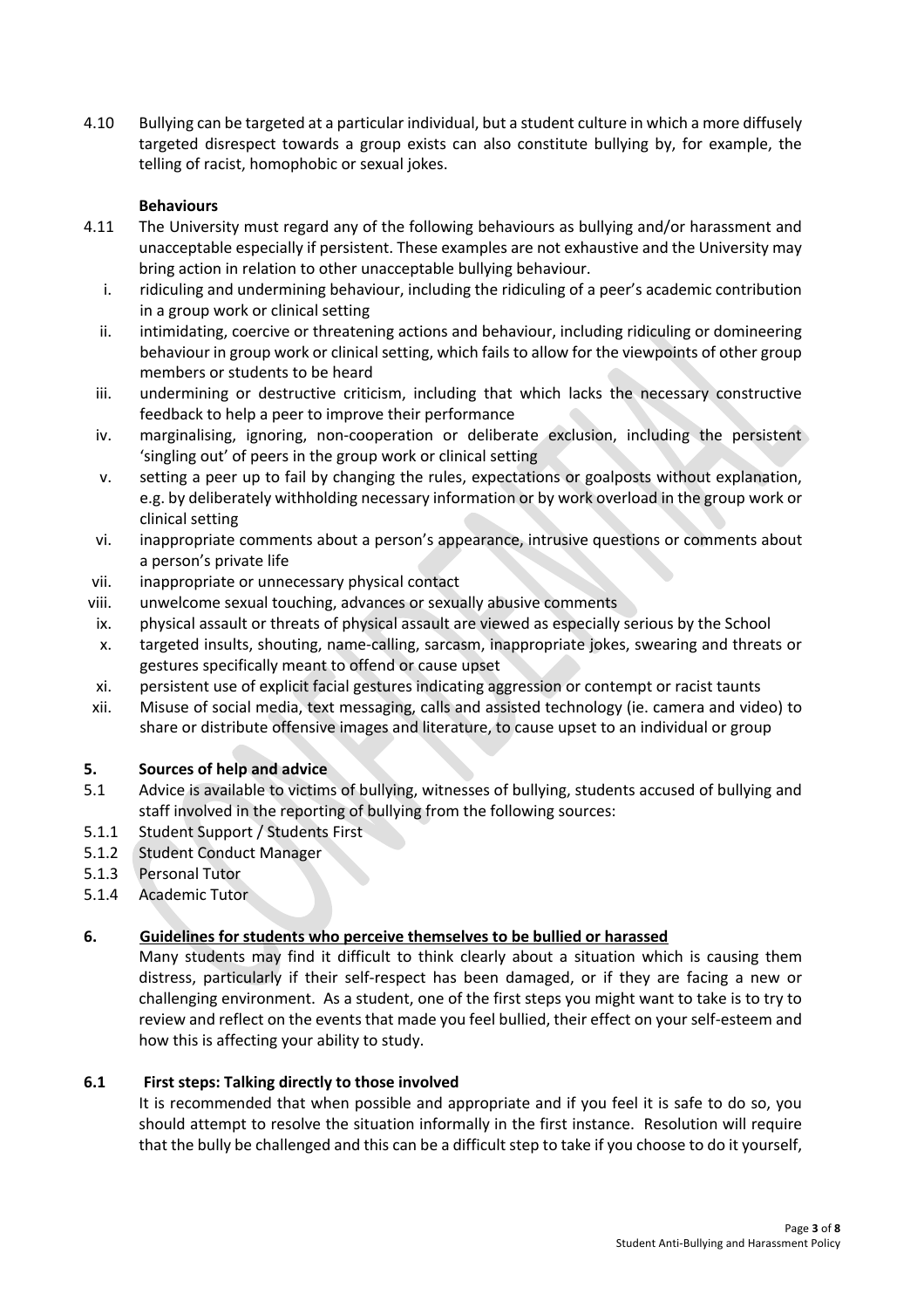but it may well be enough to bring bullying to an end. After this it is up to you on how you wish to proceed.

6.1.1 Ideally, if you feel able, you should seek first to talk with the person or persons bullying you, challenging them in a civil manner. Your challenge may be most effective if it is made as soon as the next bullying incident occurs. You may choose to challenge at a later point or in a relatively private setting, either alone or with a witness or friend. If you do make a personal challenge, then having someone else witness your challenge may constitute a useful deterrent to further bullying, but you should not discuss your allegation with other students more than is necessary to establish the identity of any witnesses to the original bullying. Whenever you challenge the bully you should; clearly describe the bullying, state why it is wrong and importantly, request that it cease.

You should describe the behaviour and when and where it happened precisely. If you are vague or uncertain, the person causing the problem may pretend that they do not understand what you are talking about. There is the possibility that the person you challenge may deny the incident, make a counter-accusation or simply minimise your concerns. It is advisable to let a friend or member of staff know before you approach the person concerned, even if you feel able to take this action on your own. Always be prepared to listen to any explanation or apology and keep a record of any discussions at this stage, as this may be useful in the event that further action becomes necessary.

6.1.2 If you do not feel that you can challenge a bullying individual or group in person your concerns should be addressed directly to the Student Conduct Manager (student.conduct@buckingham.ac.uk) **stating clearly the nature of the bullying and the student(s) involved**.

### **6.2 Taking the matter further and in confidence**

- 6.2.1 If informal resolution is not effective, contact the Student Conduct Manager (student.conduct@buckingham.ac.uk) stating clearly the nature of the bullying, the student(s) involved and any attempts you have made to address the situation.
- 6.2.2 If you have referred your bullying case to the Student Conduct Manager under 6.1.2 or 6.2.1 as above, the Student Conduct Manager may propose the following: a) arrange for either themselves or another appropriate member of staff to help you address the alleged bully informally; or b) refer your case to your School of Study to arrange appropriate informal steps; or
	- c) arrange mediation between the parties involved; or

d) refer the case for investigation under to the *Non-Academic Misconduct Policy and Procedure.* 

6.2.3 If the bullying persists after informal steps or mediation, irrespective of whether or not its nature has changed, you should make an accurate written record of the bullying and the time, date and place at which it took place. You should email the person you consider is bullying you a concise note about it and you need to save a copy and send a copy of this to the Student Conduct Manager. The note should state the time(s) at which any bullying has occurred, the nature of the bullying, why you feel it is wrong, and your request that it cease. You may wish to use the format below.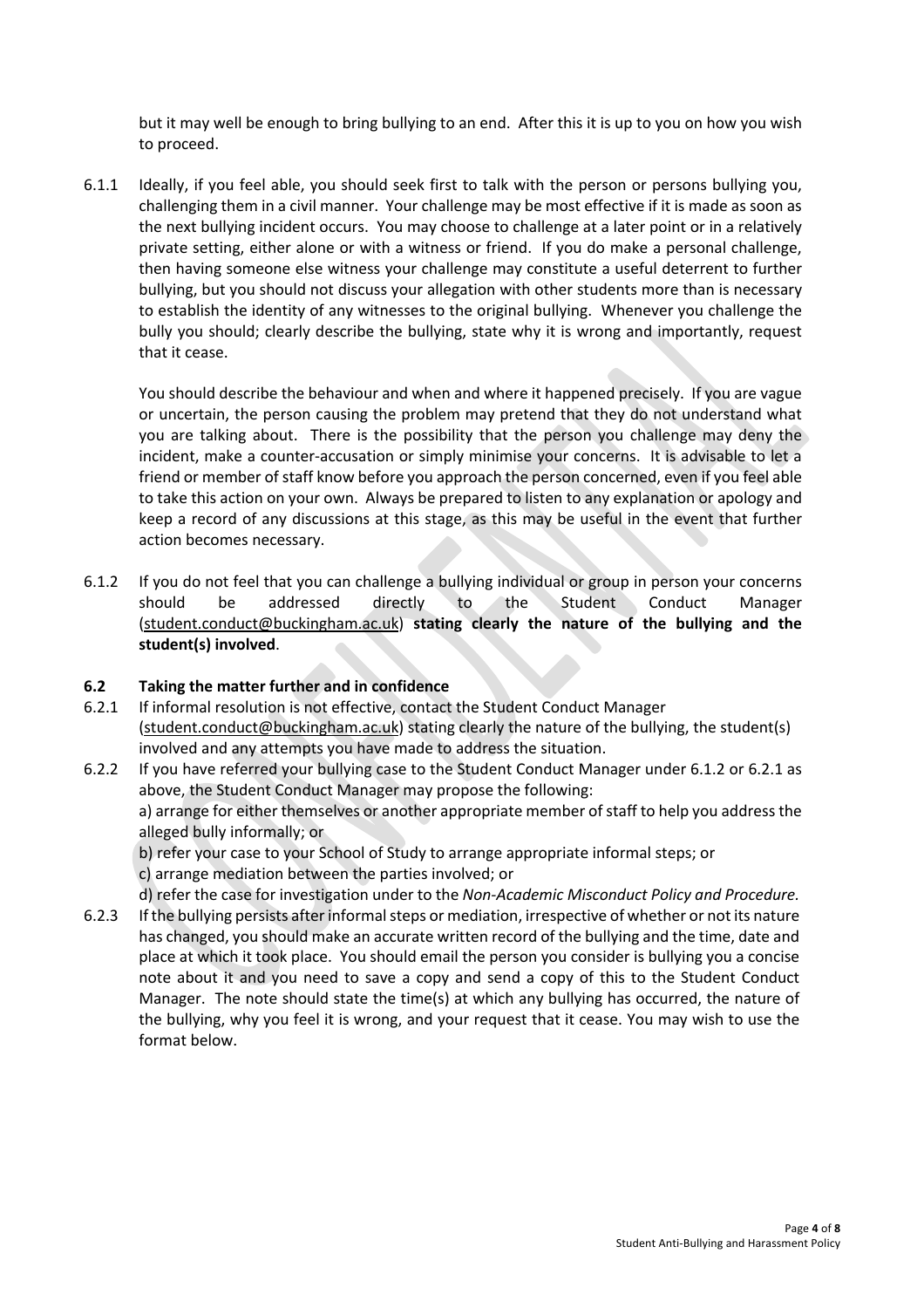**To: \_ \_ \_ \_ \_ \_ \_ \_ \_** 

**From:** \_\_\_\_\_

**Date: \_ \_ \_ \_ \_ \_ \_ \_ \_ \_ \_** 

At \_\_\_\_ am/pm on \_/\_/\_you [describe bullying event here]. This made me feel [describe detrimental **effect]. Please stop behaving in this way or in any other way that disregards the basic respect due to me and to others.** 

**Optional text:** 

**I have copied this communication to the Student Conduct Team so they are aware of this issue so that this can be dealt with in a transparent manner** 

It is important that you to keep a record of any correspondence at this stage, as it will be evidence of your reasonable attempt to address the issue in the event that further action becomes necessary. Copies of your email should not be shared with other students other than the alleged bully and selected witnesses.

# **7. Formal investigation of allegations of bullying or harassment**

- 7.1 A student accused of bullying will be contacted by the Student Conduct Manager if they become the subject of a formal investigation of bullying.
- 7.2 The Student Conduct Manager will investigate the alleged bullying under the *Non-Academic Misconduct Policy and Procedure.*

# *8.* **Implications for a student who has been found guilty of bullying and/or harassment**

- 8.1 Appropriate sanctions will be applied under the *Non-Academic Misconduct Policy and Procedure.*
- 8.2 You should also note that if you engage in bullying which constitutes unlawful harassment (harassment on the grounds of age, disability, gender reassignment, race, religion or belief, gender or sexual orientation) you may also be held personally liable for your actions and be subject to prosecution under criminal law (Equality Act 2010).
- 8.3 Be aware that if your bullying is extreme and/or physically violent you may be reported to the police by those you have bullied.
- 8.4 Students registered on programmes leading to membership of a professional body should demonstrate appropriate behaviour and standards required for entry into that profession. Alleged bullying and/or harassment which may be judged to fall short of the professional codes of conduct may be considered under *Fitness to Practise* Proceedings as a consequence of disciplinary procedures being triggered.
- 8.5 Any failure to stop bullying, upon challenge by the victim, witness or member of staff, is likely to be interpreted as refractory resistance to the adoption of professional values and behaviour.
- 8.6 For MB ChB students:
- 8.6.1 Bullying and harassment, particularly if persistent and unresponsive to advice, insight and actions taken to improve the behaviour, would raise questions about your ability to practise as a safe, effective and compassionate doctor.
- 8.6.2 The Medical School/Allied Health Concerns Committee will be kept informed of all alleged bullying and harassment cases.
- 8.6.3 In extreme cases, you may be referred to Fitness to Practise Committee who may implement further sanctions.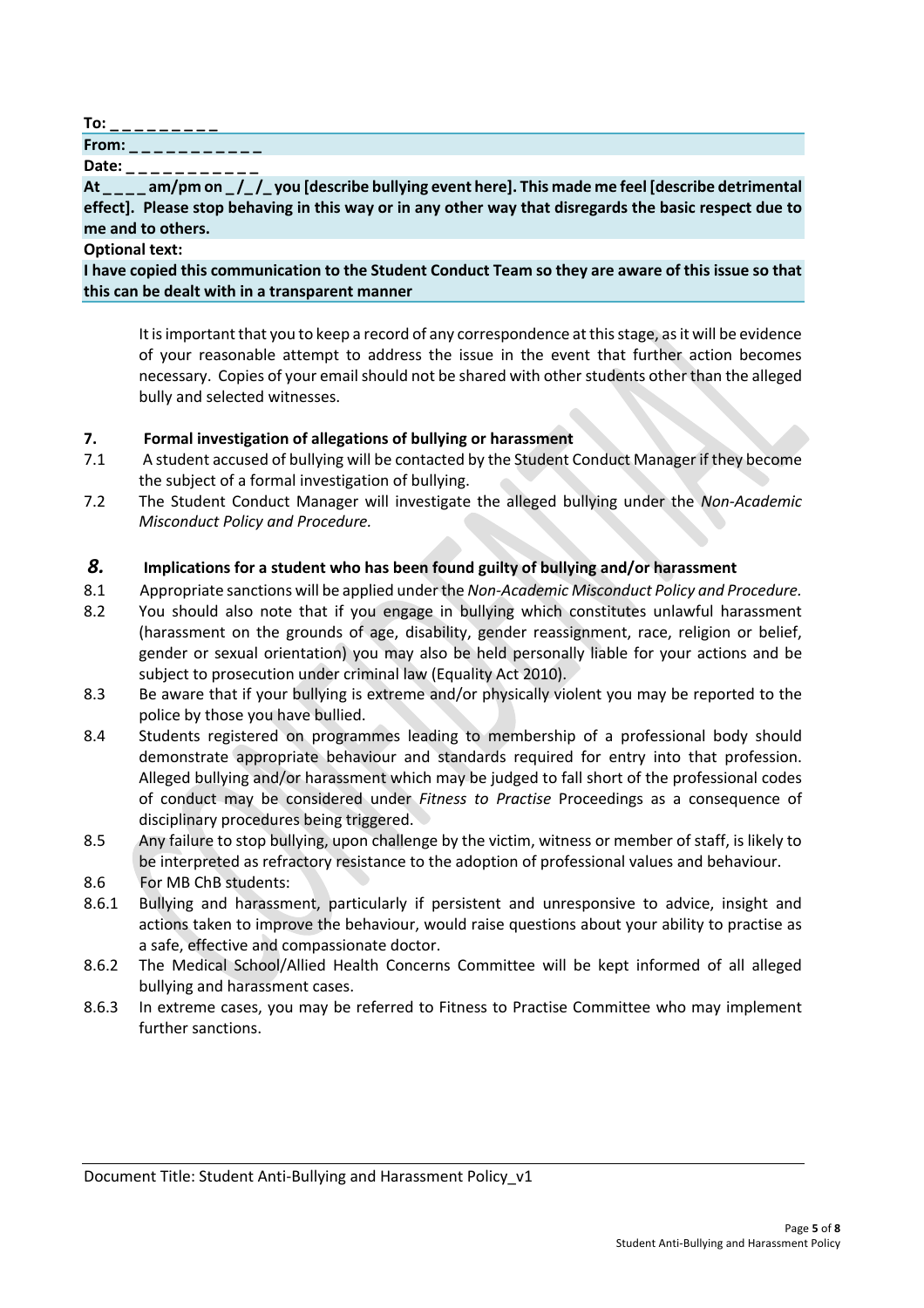### **Annex 1: Guidance to Students and Staff**

### **Guidelines for students who are accused of bullying or harassment**

For some it can come as quite a surprise that another student or students feel that you have bullied them or others. Your first reaction might well be that whatever you said or did was just a part of normal interaction between students. However, if another student confronts you with an accusation of bullying you should think through why this might be the case. The first thing you should do is listen to the person making the challenge and give them the time and space to say what they want to say. This is likely to save you both a huge amount of anxiety and lead to an early and amicable resolution. By listening carefully to their account, you may recognise that you have bullied or find that you have unintentionally caused offence, or that your words or actions have been misinterpreted or misjudged.

A behaviour that you find acceptable or even friendly may be offensive to someone else and this should be respected. You should keep calm in order to try to reach an understanding with the person accusing you, this being the professional response. Unless there is a compelling reason to do otherwise, you should give assurance that the alleged bullying behaviour will not be repeated and agree with the student making the allegation what behaviour is acceptable and what is not. Importantly, if you believe the accusation to be unfounded say so, but seek to understand where the misunderstanding has arisen and respectfully seek to resolve it, without any discussion with the wider student body.

After this you should give yourself time to objectively think about what has been said and reflect on the events. Think about the effect you might have intended to have and the actual effect it had on the other person or people. If the type of interaction they have spoken about has been happening for some time, think of how this would be perceived as a pattern of behaviour. During this reflection, you should be honest with yourself about your real motivations, if you really did intend to undermine those making the allegation, then you need to be honest with yourself so that you can discuss this with the University staff and begin to address it in a professional manner.

Additionally, it may be useful to formally respond to those making the allegation in email format. The form of words should be recognised by the person who considers you to have bullied them, as a willingness to resolve the situation whether or not there was any intent to bully. If the issue appears amicably resolved then you may want to leave it there, or alternatively you might want to arrange to seek advice and support as soon as possible, whether the situation is resolved informally or formally. You will be required to participate in any proceedings if the situation remains unresolved.

The most important thing is to be as honest as you can with yourself about the issue, as it may simply be that there was a misunderstanding that can easily be addressed. Alternatively, there may be a bullying issue that can be addressed in a straightforward way. Be ready to change the behaviour causing offence. The best advice you can take is to stop it as persistent bullying is a disciplinary offence and is considered to be an area of concern. You are strongly advised to reflect, in depth, on the situation and seek advice, with a view to developing insight and promoting a mind-set that respects the dignity of all. If the allegations are genuinely unfounded then it is important to get advice from the Student Conduct Manager.

Details of any verbal or email challenge by a peer, or any staff investigation, should not be shared with other students. Any attempt to spread awareness of the challenge, or to discredit your challenger, may be interpreted as victimisation.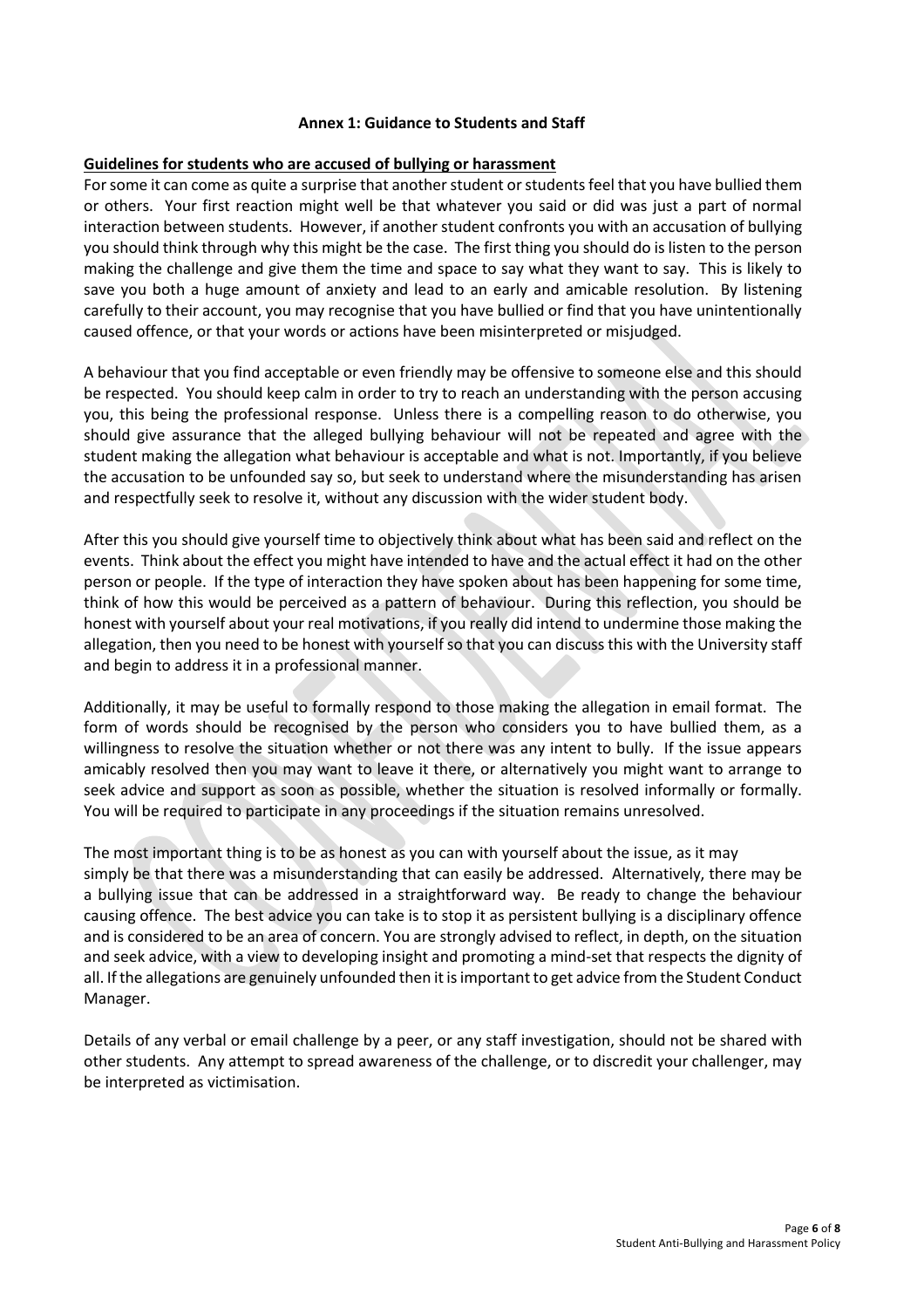### **Guidelines for students who witness bullying or harassment**

For bullying to persist there is a requirement for:

- a. a bully or bullies
- b. a target or targets of bullying
- c. an absence of positive action on the part of those who witness the bullying or are reliably informed of its existence

### **Getting help and advice if you think someone is being bullied or harassed**

A situation in which the target of bullying cannot deter the bullying should be reported. Failed attempts at deterring a bully will not diminish the diligence with which anti-bullying measures are pursued.

Unless the bullying is particularly discrete it is likely that other students or staff will witness it. The University therefore strongly recommends that any member who witnesses the bullying of one of its students raise a concern promptly with the Student Conduct Manager. The University should correct the situation, and protect someone who takes such action in good faith.

If you wish to discuss how best to challenge bullying about which you are aware, you should discuss this with:

- a. Students Support
- b. Student Conduct Manager
- c. Your Personal Tutor
- d. Your Academic Tutor

### **First steps: Talking directly to those involved**

To make a challenge you may, in the first instance, contact a member of staff, but you may seek first to challenge the bully yourself in a civil but assertive manner, if you feel confident to do so. A prompt challenge emphasises that the bullying is unacceptable. You may however choose to talk with the bully at a later time, in private, or with other witnesses.

If bullying persists, irrespective of whether or not its nature has changed, you may choose to e-mail the perceived bully a formal note, a copy of which you should save, stating the time(s) at which the bullying has occurred, the nature of the bullying, and your request that it cease. You may wish to use the format below:

**To: \_ \_ \_ \_ \_ \_ \_ \_ \_** 

**From: \_ [your name or names of witnesses]** 

Date: \_ \_ \_ \_ \_

**At \_ \_ \_ \_ am/pm on \_ /\_ /\_ you [describe bullying event and give victim's name here]. This was bullying. Please stop behaving in this way or in any other way that disregards the basic respect due to others.** 

**Optional text** 

**I have copied this communication to the Student Conduct Manager so they are aware of this issue and so that it can be dealt with in a transparent manner.** 

This form of words should be recognised by the alleged bully as a signal that you are objecting to bullying and seeking a resolution of the problem. It is strongly advisable to keep a record of any correspondence at this stage, as this may be useful in the event that further action becomes necessary. Copies of your e-mail should not be shared with students other than the alleged bully and the target.